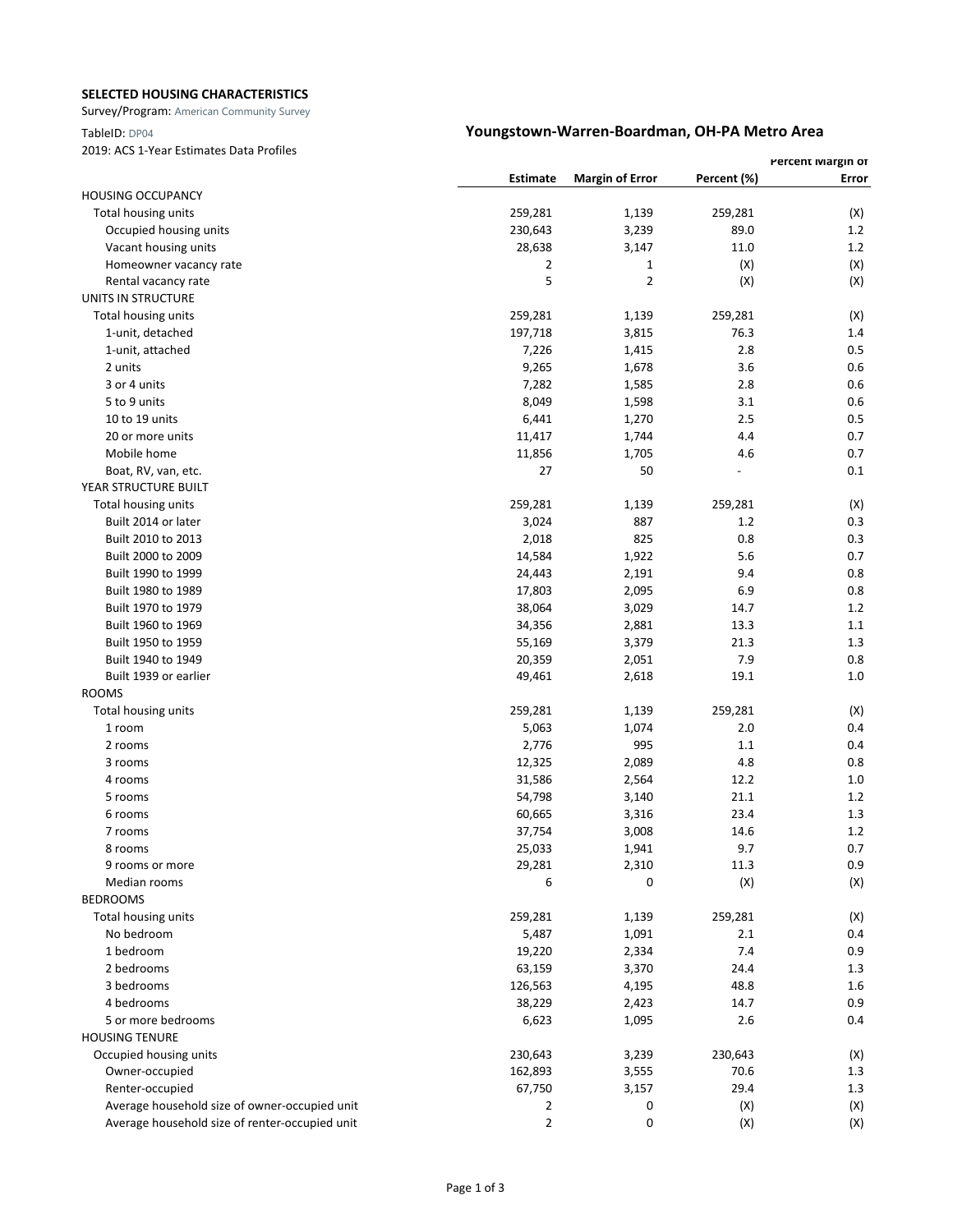### **SELECTED HOUSING CHARACTERISTICS**

Survey/Program: American Community Survey

### TableID: DP04 **Youngstown-Warren-Boardman, OH-PA Metro Area**

2019: ACS 1-Year Estimates Data Profiles

|                                      |                 |                        |             | Percent Margin or |
|--------------------------------------|-----------------|------------------------|-------------|-------------------|
|                                      | <b>Estimate</b> | <b>Margin of Error</b> | Percent (%) | Error             |
| YEAR HOUSEHOLDER MOVED INTO UNIT     |                 |                        |             |                   |
| Occupied housing units               | 230,643         | 3,239                  | 230,643     | (X)               |
| Moved in 2017 or later               | 51,920          | 3,743                  | 22.5        | $1.5\,$           |
| Moved in 2015 to 2016                | 25,386          | 2,321                  | 11.0        | 1.0               |
| Moved in 2010 to 2014                | 33,453          | 2,827                  | 14.5        | 1.2               |
| Moved in 2000 to 2009                | 44,948          | 3,098                  | 19.5        | 1.4               |
| Moved in 1990 to 1999                | 29,949          | 2,255                  | 13.0        | 1.0               |
| Moved in 1989 and earlier            | 44,987          | 2,141                  | 19.5        | 0.9               |
| <b>VEHICLES AVAILABLE</b>            |                 |                        |             |                   |
| Occupied housing units               | 230,643         | 3,239                  | 230,643     | (X)               |
| No vehicles available                | 20,996          | 2,253                  | 9.1         | 1.0               |
| 1 vehicle available                  | 82,889          | 3,630                  | 35.9        | 1.6               |
| 2 vehicles available                 | 83,561          | 3,693                  | 36.2        | $1.5\,$           |
| 3 or more vehicles available         | 43,197          | 3,062                  | 18.7        | 1.3               |
| <b>HOUSE HEATING FUEL</b>            |                 |                        |             |                   |
| Occupied housing units               | 230,643         | 3,239                  | 230,643     | (X)               |
| Utility gas                          | 177,886         | 3,977                  | 77.1        | 1.3               |
| Bottled, tank, or LP gas             | 5,073           | 919                    | 2.2         | 0.4               |
| Electricity                          | 32,485          | 3,026                  | 14.1        | 1.3               |
| Fuel oil, kerosene, etc.             | 8,031           | 1,171                  | 3.5         | 0.5               |
| Coal or coke                         | 771             | 331                    | 0.3         | 0.1               |
| Wood                                 | 3,207           | 564                    | 1.4         | 0.2               |
| Solar energy                         | $\frac{1}{2}$   | 203                    |             | 0.1               |
| Other fuel                           | 2,470           | 841                    | 1.1         | 0.4               |
| No fuel used                         | 720             | 370                    | 0.3         | 0.2               |
| SELECTED CHARACTERISTICS             |                 |                        |             |                   |
| Occupied housing units               | 230,643         | 3,239                  | 230,643     | (X)               |
| Lacking complete plumbing facilities | 1,528           | 629                    | 0.7         | 0.3               |
| Lacking complete kitchen facilities  | 3,905           | 1,112                  | 1.7         | 0.5               |
| No telephone service available       | 2,831           | 859                    | 1.2         | 0.4               |
| <b>OCCUPANTS PER ROOM</b>            |                 |                        |             |                   |
| Occupied housing units               | 230,643         | 3,239                  | 230,643     | (X)               |
| 1.00 or less                         | 227,676         | 3,303                  | 98.7        | 0.5               |
| 1.01 to 1.50                         | 2,045           | 943                    | 0.9         | 0.4               |
| 1.51 or more                         | 922             | 544                    | 0.4         | 0.2               |
| VALUE                                |                 |                        |             |                   |
| Owner-occupied units                 | 162,893         | 3,555                  | 162,893     | (X)               |
| Less than \$50,000                   | 25,486          | 1,927                  | 15.6        | 1.2               |
| \$50,000 to \$99,999                 | 49,021          | 3,100                  | 30.1        | 1.7               |
| \$100,000 to \$149,999               | 33,996          | 2,624                  | 20.9        | 1.5               |
| \$150,000 to \$199,999               | 24,764          | 1,988                  | 15.2        | $1.2\,$           |
| \$200,000 to \$299,999               | 17,620          | 1,636                  | 10.8        | 1.0               |
| \$300,000 to \$499,999               | 8,757           | 1,238                  | $5.4$       | 0.7               |
| \$500,000 to \$999,999               | 2,662           | 717                    | 1.6         | 0.4               |
| \$1,000,000 or more                  | 587             | 398                    | 0.4         | 0.2               |
| Median (dollars)                     | 108,900         | 3,392                  | (X)         | (X)               |
| <b>MORTGAGE STATUS</b>               |                 |                        |             |                   |
| Owner-occupied units                 | 162,893         | 3,555                  | 162,893     | (X)               |
| Housing units with a mortgage        | 85,779          | 3,392                  | 52.7        | 1.6               |
| Housing units without a mortgage     | 77,114          | 2,906                  | 47.3        | 1.6               |
| SELECTED MONTHLY OWNER COSTS (SMOC)  |                 |                        |             |                   |
| Housing units with a mortgage        | 85,779          | 3,392                  | 85,779      | (X)               |
| Less than \$500                      | 3,960           | 942                    | 4.6         | 1.1               |
| \$500 to \$999                       | 39,050          | 2,930                  | 45.5        | 2.7               |
| \$1,000 to \$1,499                   | 27,323          | 2,102                  | 31.9        | 2.1               |